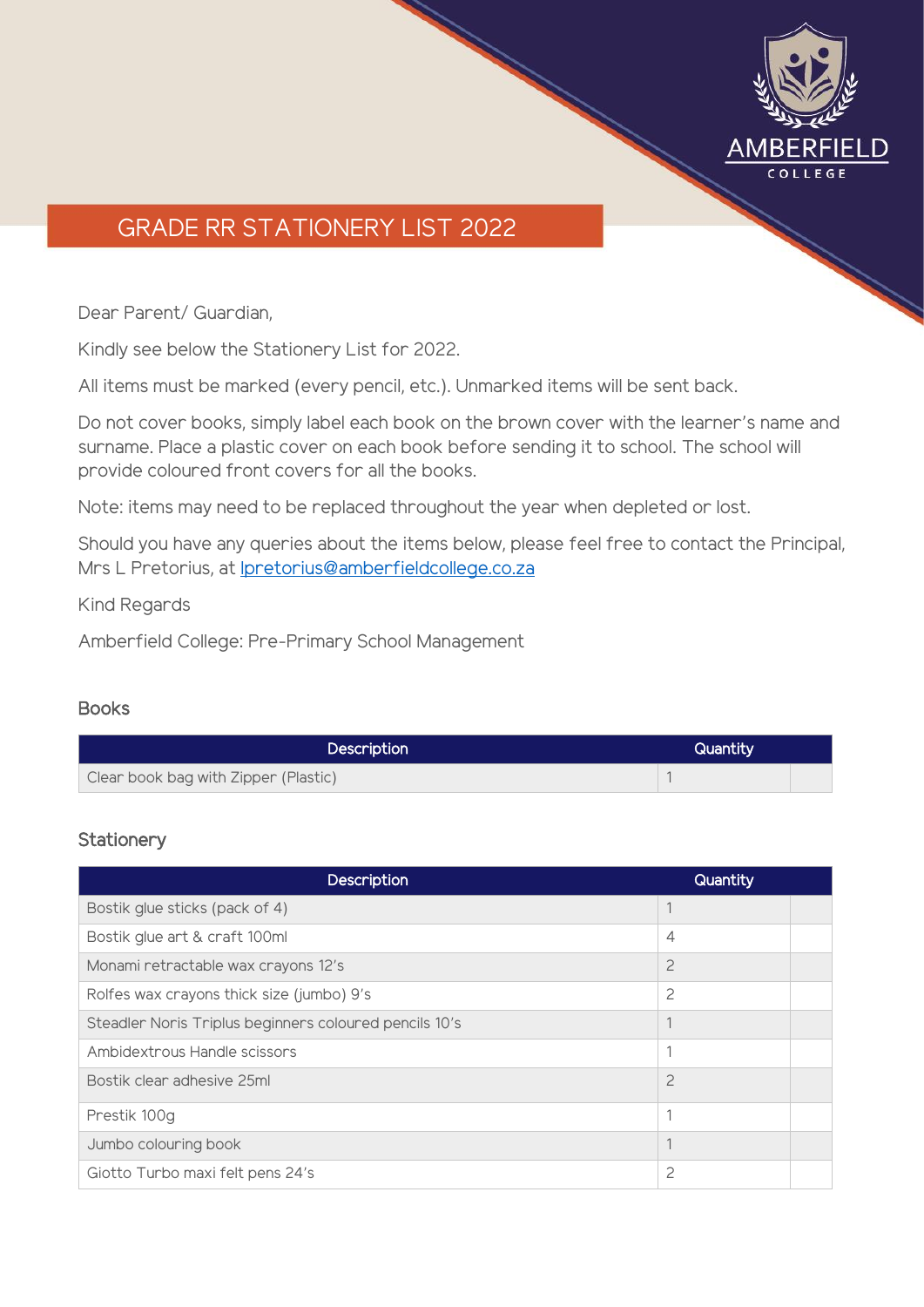| Buttons pack of 50                |  |
|-----------------------------------|--|
| Jumbo Dala Glitter glue pack of 4 |  |
| Knitting wool (2 colours)         |  |
| Ribbon 20 mm (2 colours)          |  |

## Art Supplies

| <b>Description</b>                                              | Quantity       |  |
|-----------------------------------------------------------------|----------------|--|
| Paint brush Hog hair flat No10                                  | $\mathbf{1}$   |  |
| Paint brush Hog hair round No10                                 | 1              |  |
| Water colour paint set 12's                                     | $\mathbf{2}$   |  |
| Pentel oil pastels (box of 16)                                  | 2              |  |
| Das modelling clay air hardening white 500g                     | 1              |  |
| Ice cream tub decorated with child's name for playdough         | 1              |  |
| Gummed paper squares 150x150mm (20sheets)                       | $\overline{c}$ |  |
| Polystyrene cups and paper cups                                 | 10 each        |  |
| Black paper (pack of 20)                                        | 1              |  |
| Butterfly board and paper A4 80gsm, 50 pack Bright's - Assorted | 1              |  |
| Butterfly Cardboard 160gsm, 100pk White                         | 1              |  |
| Typek reams printing paper (500 pages)                          | 2              |  |
| A3 Ream printing paper (500 pages)                              | 1              |  |
| Butterfly paper and board A4 50pk Pastel - Assorted             | 1              |  |
| Paper plates (pack of 50)                                       | 1              |  |
| Pack of pipe cleaners (100 piece)                               | 1              |  |
| Packet of Pom-poms 14mm (55 piece)                              | 1              |  |
| Packet of Pom-poms 25mm (14 piece)                              | 3              |  |
| Coloured Ice-cream/sucker sticks bag of 50                      | 1              |  |
| Pack of googly eyes 20mm (pack of 10's)(big)                    | 1              |  |
| Pack of googly eyes 12mm (pack of 30's)(medium)                 | 1              |  |
| Pack of feathers (assorted colours) bag of 50                   | 1              |  |
| Cotton buds (pack of 50)                                        | 1              |  |
| Cotton wool balls (packet)                                      | 1              |  |
| Wooden washing pegs (pack of 20)                                | $\overline{c}$ |  |
| Paint sponges, stamps etc.                                      | 1              |  |
| Butterfly Neon board and paper 50pk                             | 1              |  |